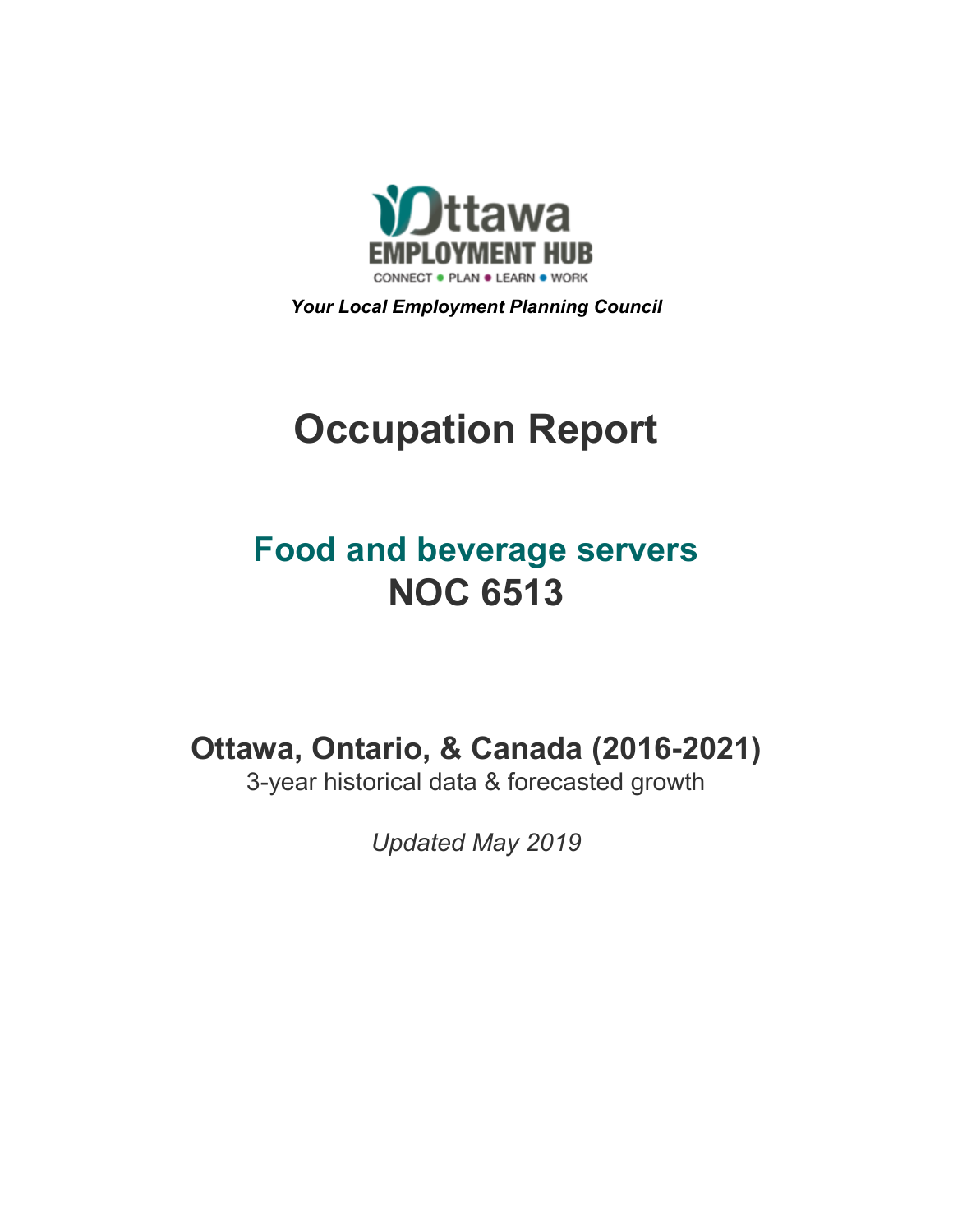

|  |  | <b>Food and beverage servers</b> |  |
|--|--|----------------------------------|--|
|--|--|----------------------------------|--|

#### **Food and beverage servers Ottawa Outlook**

NOC **6513** Limited  $\overrightarrow{A}$  Fair  $\overrightarrow{A}$  **Good** 

*Based on past and forecasted growth.*

### **A Local Snapshot**

- Employment in this occupation **increased in Ottawa from 2016 to 2018** (**7.2%**); it is forecast to **increase an additional 4.4%** over the next three years.
- **7.7%** were **unemployed in Ottawa in 2016; less than 10** of those in this occupation were **selfemployed**.
- **Median hourly wage** for this occupation was **\$14.36**.
- **86.4%** of the 2018 jobs were in the **Full-service restaurants and limited-service eating places** industry sector.
- Ottawa has a **lower share of this occupation** than the nation.
- **Provincially**, this occupation showed an increase from 2016 to 2018 (**1.5%**); it is expected to increase an additional **4.5%** over the next three years.
- *Canada Job Bank* forecasted **good** employment potential for this occupation in Ottawa from 2018-2020.

#### **Overview**

| <b>Ottawa Jobs (2018)</b>          | 5,423 $($ < 10 were self-employed) |                      |         |  |
|------------------------------------|------------------------------------|----------------------|---------|--|
| 2016 Ottawa Unemployment Rate      | 7.7%                               | Ontario              | $8.3\%$ |  |
| Location Quotient to Nation (2018) | 0.78                               |                      |         |  |
| Change in Jobs (2016 - 2018)       | $7.2\%$                            | $(2018 - 2021)$ 4.4% |         |  |

*NOTE: Location quotient (LQ) is a way of quantifying how concentrated a particular occupation is in a region compared to the nation or province. A quotient of 1.00 means Ottawa has the same share of the occupation as the nation/province. A quotient higher than 1.00 means Ottawa has a greater share, and lower than 1.00 means Ottawa's share is lower than the average.*

## **OTTAWA | Percentile Earnings** *(not including self-employed)*



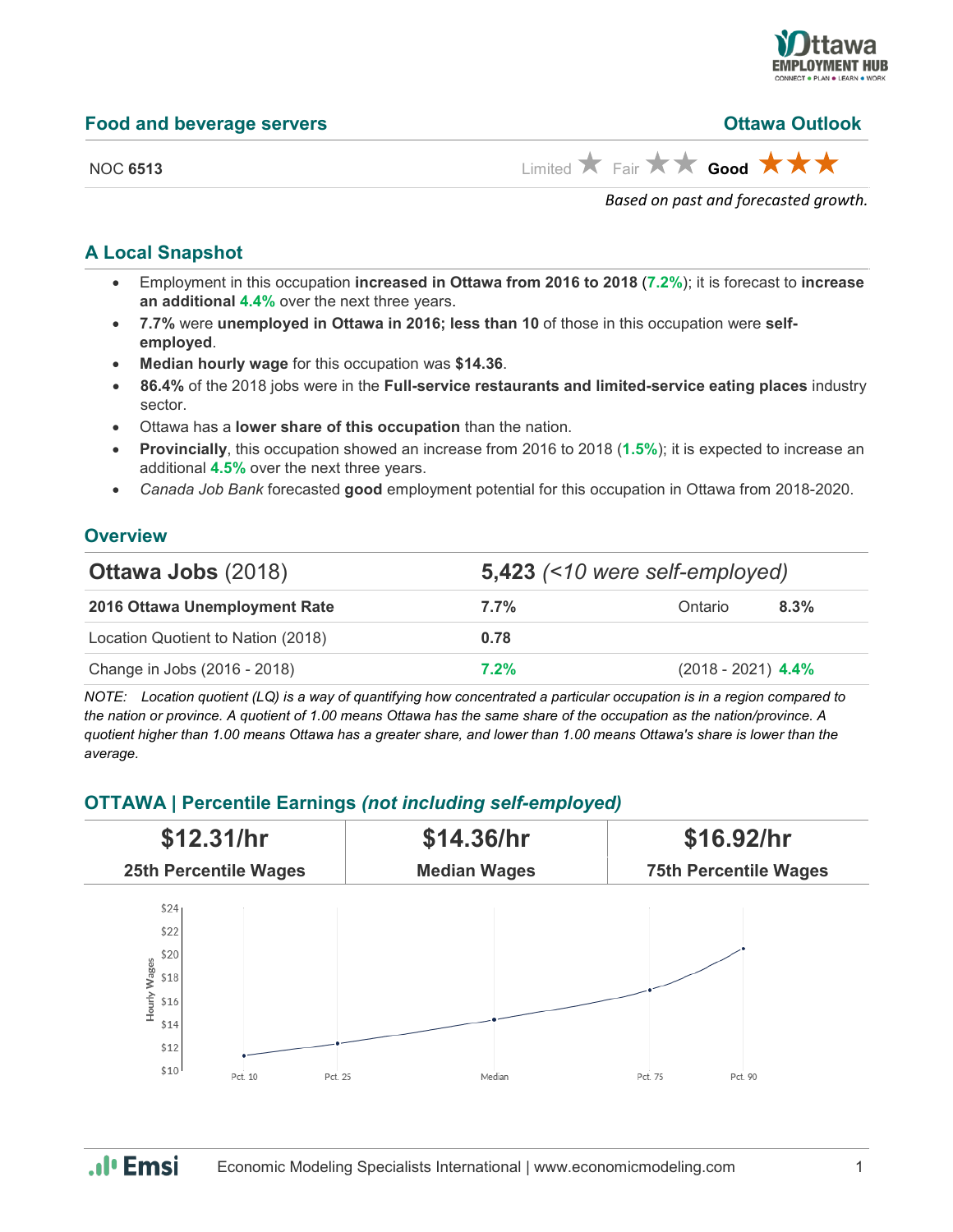

# **Ottawa | Growth**

| 5.061            | 5,662            | 601                | $11.9\%$             |
|------------------|------------------|--------------------|----------------------|
| <b>2016 Jobs</b> | <b>2021 Jobs</b> | Change (2016-2021) | % Change (2016-2021) |

# **Regional Trends**



|             | <b>Region</b> |               | <b>2016 Jobs</b> | <b>2021 Jobs</b> | Change | % Change |
|-------------|---------------|---------------|------------------|------------------|--------|----------|
| s,          | <b>Ottawa</b> |               | 5,061            | 5,662            | 601    | 11.9%    |
|             | Ontario       |               | 72,949           | 77,398           | 4,449  | 6.1%     |
|             | Canada        |               | 216,482          | 225,302          | 8,820  | 4.1%     |
|             |               | <b>Ottawa</b> |                  | <b>Ontario</b>   |        | Canada   |
| $2016$ Jobs |               | 5,061         |                  | 72,949           |        | 216,482  |
| 2017 Jobs   |               | 5,154         |                  | 73,235           |        | 215,865  |
| 2018 Jobs   |               | 5,423         |                  | 74,069           |        | 217,824  |
| 2019 Jobs   |               | 5,510         |                  | 75,270           |        | 220,455  |
| 2020 Jobs   |               | 5,588         |                  | 76,358           |        | 222,897  |
| 2021 Jobs   |               | 5,662         |                  | 77,398           |        | 225,302  |

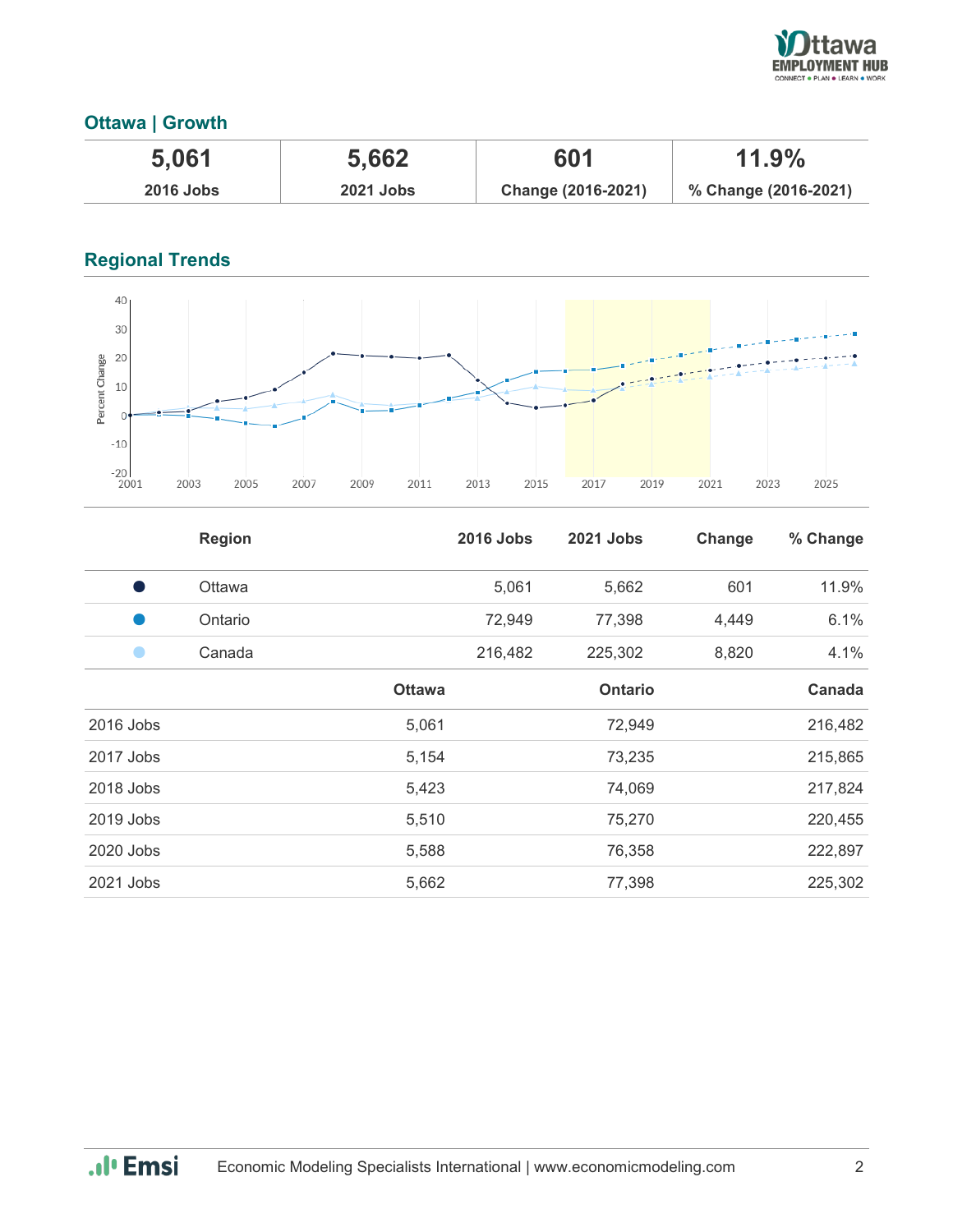

## **Ottawa | Industries Employing this Occupation**

| <b>Industry</b>                                            | Occupation<br>Jobs in<br><b>Industry</b><br>(2018) | $%$ of<br>Occupation<br>in Industry<br>(2018) | % of Total<br>Jobs in<br><b>Industry</b><br>(2018) |
|------------------------------------------------------------|----------------------------------------------------|-----------------------------------------------|----------------------------------------------------|
| Full-service restaurants and limited-service eating places | 4,683                                              | 86.4%                                         | 14.9%                                              |
| Traveller accommodation                                    | 259                                                | 4.8%                                          | 5.5%                                               |
| Special food services                                      | 204                                                | 3.8%                                          | 6.5%                                               |
| Drinking places (alcoholic beverages)                      | 109                                                | 2.0%                                          | 13.9%                                              |
| Other amusement and recreation industries                  | 72                                                 | 1.3%                                          | 1.3%                                               |

*NOTE: Inverse staffing patterns provides a table of percentages that shows how regional occupations are divided up among regional industries. For example, an inverse staffing pattern for registered nurses may show that 70% of RNs are employed by hospitals, 10% by local government (i.e., public schools), 10% by nursing homes, and 10% by offices of physicians.*

#### **Educational programs and completions in Ottawa** *(public institutions only***)**

|                 |                                    | 321                       |  |
|-----------------|------------------------------------|---------------------------|--|
|                 | Programs (2016)                    | <b>Completions (2016)</b> |  |
| <b>CIP Code</b> | <b>Program</b>                     | <b>Completions (2016)</b> |  |
| 12.05           | Culinary arts and related services | 321                       |  |

*NOTE: EMSI Analyst uses Statistics Canada's PSIS data to compile completions for postsecondary programs offered in Canada, classified by the 2016 CIP codes. 2016 data includes those who graduated in spring 2017.*



#### **Job Postings by Month**

.**.**I' Emsi

*NOTE: Based on newly published job postings first found between January 01, 2018 and December 31, 2018 AND location is Ottawa Census Sub-division, Vicinity Jobs.*